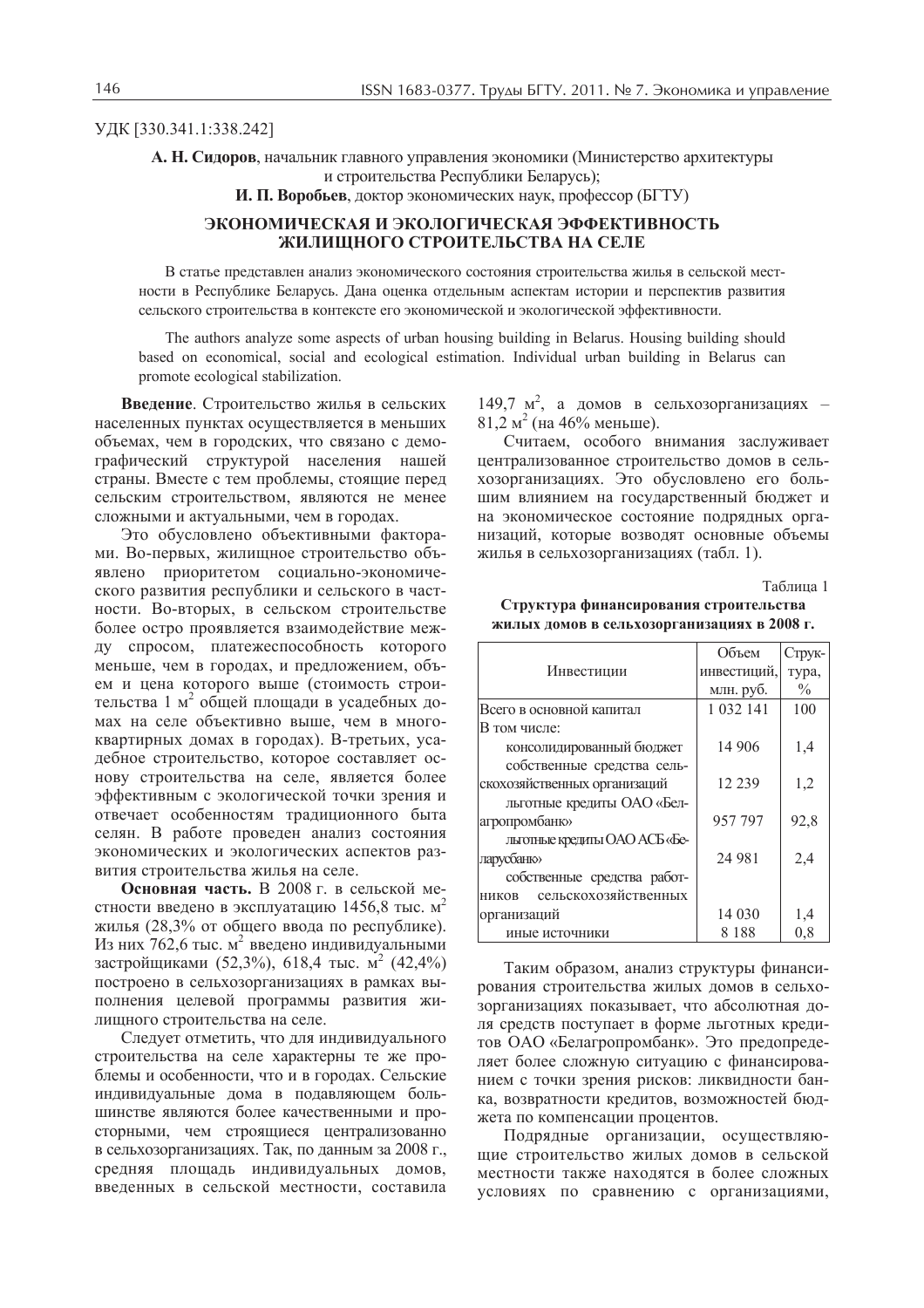строящими жилье и другие объекты в городах. Программа строительства на селе характеризуется большой разбросанностью, а значит, возрастают транспортные расходы, снижается загруженность дорогостоящего оборудования, используемого при строительномонтажных работах. Одно дело построить 9- или 16-этажное здание и совсем другое – несколько сельских домов, расположенных достаточно далеко друг от друга.

При этом к вопросам строительства жилья на селе всегда ощущалось особое внимание руководства страны и особая его требовательность в части вопросов стоимости и объемов. В течение последних 15 лет государственная политика в области строительства жилья на селе прошла несколько этапов.

Так, в 90-х годах сельским строителям была поставлена задача построить в каждом районе по 5 домов в стиле «евро» – с улучшенными потребительскими качествами. Такие дома обходились в 3 раза дороже, чем обычные. Это вызвало нарекания со стороны заказчиков. В результате политика резко поменялась.

Возникла новая задача – построить в каждом хозяйстве по 5 домов, при этом стоимость каждого дома не должна превышать 15–18 тыс. дол. США. С учетом существующей численности сельскохозяйственных организаций в стране ежегодно требовалось возводить более 9000 усадебных жилых домов. При этом в результате снижения курса доллара США, которое наметилось в тот период, стоимость строительства усадьбы, выраженная в долларовом эквиваленте, также снижалась, тогда как затраты подрядчиков продолжали расти.

В этих условиях строителям пришлось отказаться от сооружения добротных просторных домов с полным благоустройством близлежащих территорий – в такие дома после сдачи можно было бы сразу вселяться.

С установлением ограничения цены объемы работ пришлось разделить: строителям осталось только возведение домов, а все остальное должны были делать заказчики в лице хозяйств или сами жильцы. Но оказалось, что ни у тех, ни у других нет средств для того, чтобы завершить строительство и навести порядок на прилегающей территории.

К тому же основным источником финансирования стали кредитные ресурсы, а кредит выдавался только из расчета минимальной суммы, в которую входило возведение «коробки» без отделочных работ. Проектировщики и генеральные подрядчики постоянно сталкивались с решением сложной задачи: как за крайне ограниченные средства построить приличное жилье.

В стесненных финансовых условиях пришлось пройти на уменьшение общей площади домов – со 100 до 68 м<sup>2</sup>. В результате работы сводились к тому, чтобы поставить небольшую «коробку», накрыть ее крышей, оштукатурить, смонтировать окна и двери, покрасить. На сантехнику, отделку денег не хватало, не говоря уже о возведении полноценных подсобных помещений, без которых немыслима сельская жизнь. Средств на надворные постройки не хватало, после установления лимита из проектов и смет оказались исключены также погреба и печи

Такие дома часто оказывались не приспособленными для жилья. Поэтому подрядные организации значительную часть работ, не включенных в сметы, но обеспечивающих возможность эксплуатации домов, выполняли за счет собственных средств [1, с. 66]. Как следствие, у сельских строительных организаций образовались большие объемы дебиторской задолженности. Одна только «Круглянская ПМК-266» объединения «Могилевоблсельстрой» за 2003– 2004 гг. накопила дебиторскую задолженность в размере 500 млн. руб. [2, с. 5].

Накопившиеся проблемы потребовали принятия кардинальных мер. Одной из них стал Указ Президента Республики Беларусь от 30.08.2005 № 405 «О некоторых мерах по строительству жилых домов на селе» [3]. Нормы данного указа позволили уйти от ограничения стоимости домов в валютном эквиваленте (18 тыс. дол.), кроме того, указ позволил компенсировать за счет средств областных бюджетов (местных целевых бюджетных жилищноинвестиционных фондов) выполненные, но не осмеченные работы.

Одновременно указ ввел ряд мер, призванных ограничить рост стоимости строительства усадебных жилых домов:

- строительство жилья на селе должно осуществляться по наиболее экономичным типовым проектам, которые утверждены Министерством архитектуры и строительства;

– стоимость работ по строительству жилых домов в нормативный срок строительства индексируется по статистическим индексам изменения стоимости строительно-монтажных работ, утверждаемым Советом Министров Республики Беларусь (по всем иным видам строительства индексы для расчетов утверждаются Минстройархитектуры);

- ввод государственного заказа на строительные материалы для возведения жилых домов в сельхозорганизациях;

- установлено, что рентабельность выполняемых работ и производимых материалов не должна была превышать 5%.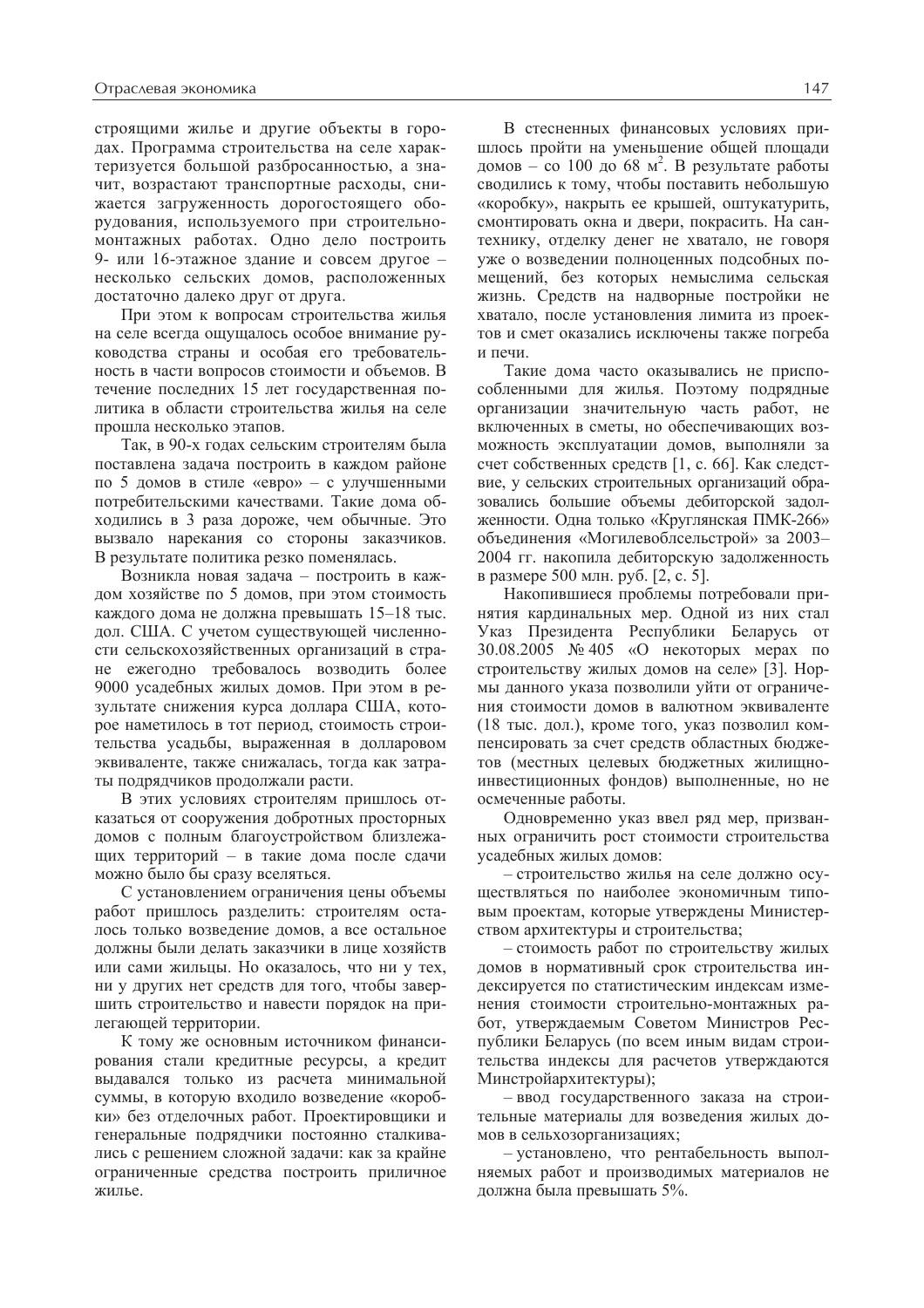Последняя норма вызывала наибольшие нарекания со стороны подрядных организаций. В результате ограничения рентабельности только за 2006 г. предприятиями объединения «Брестоблсельстрой» недополучено плановых накоплений в сумме около 5 млрд. руб. При этом строительство жилых домов в сельскохозяйственных организациях остается основной сферой деятельности Брестоблсельстроя и других областных объединений сельского строительства. Так, в объединении на долю данного сектора приходится около 30% от всего объема работ. Причем рентабельность работ по сельскому жилищному строительству в 2006–2007 гг. составила только 0,07%, тогда как по всему объему робот 6,7% [4, с. 57]. По данным Круглянской ПМК-266, примерно 60% вводимых домов оказывались убыточными [2, с. 6]. Это явно неудовлетворительные показатели, ведь для нормального воспроизводства предприятий отрасли требуется не менее 15–20% рентабельности.

С учетом постоянных обоснованных нареканий со стороны подрядных организаций норма об ограничении рентабельности с июня 2008 г. отменена. Хотя в отношении объектов, строящихся в агрогородках, ограничение рентабельности на уровне 5% продолжает действовать согласно постановлению Совета Министров Республики Беларусь от 26.05.2005  $N<sub>2</sub>$  559 [5].

Указом Президента от 21.05.2009 № 256 [6] отменены также нормы о госзаказе на стройматериалы и утверждение Правительством статистических индексов для корректировки стоимости работ в период строительства. Эта задача возложена на Минстройархитектуры по согласованию с Министерством экономики.

Однако не все диспропорции, сложившиеся в сельском жилищном строительстве решены.

Так, в условиях постоянного наращивания объемов строительства произошло существенное сокращение объемов строительства домов из древесины. Древесина – это лучший материал для сельского строительства с точки зрения экологичности. Однако при возведении деревянных домов строители должны делать технологический перерыв для того, чтобы сруб устоялся. Только после этого можно приступать к отделке. Это, естественно, увеличивает сроки строительства, тогда как от подрядчиков требуют обратного.

Кроме того, на ограничение применения деревянных зданий повлиял рост стоимости древесины, которая много лет демонстрирует устойчивую тенденцию роста.

Как следствие, большее распространение получили кирпичные дома и дома из газосиликатных блоков. В этой связи требует решения вопрос об эффективном применении при строительстве на селе древесины, которая является доступным местным материалом во всех регионах республики. Следует отметить, что по информации многих специалистов, деревянное домостроение в странах Западной Европы и России переживает второе рождение [7].

В этой связи представляет интерес немецкий опыт индивидуального строительства. В целом, условия индивидуального строительства в Германии существенно отличаются от белорусских. Вместе с тем хотелось бы отметить следующие положительные стороны немецкого опыта, которые могут дать позитивный результат в нашей стране.

Во-первых, заслуживает особого внимания технологичность строительства. Полы, стены, кровля изготавливаются в заводских условиях с отделкой, монтажом дверей и окон, электропроводкой. Это позволяет собрать здание за 5 дней. Данную работу выполняет бригада из 4 рабочих с использованием одного автомобильного крана. С завершением всей отделки, монтажом оборудования, благоустройством дом готов через два месяца. Согласно имеющимся данным, стоимость дома общей площадью 134  $\mu^2$  составляет 154 тыс. евро. что может быть вполне конкурентоспособной ценой даже в Беларуси.

С точки зрения экономики строительства предложенная технология является интересной в той части, что заводское изготовление основных конструктивных элементов позволяет формировать на них цену как на продукцию промышленности. При этом в стационарных, заводских условиях, где более четко соблюдается технология производства, имеется реальная возможность более тесно увязать цену продукции и затраты на их производство. В построечных условиях такая увязка цены и затрат является более сложной задачей.

Во-вторых, хотелось бы обратить внимание на широкое применение немецкими строительными фирмами эффективных строительных материалов в ограждающих конструкциях. При этом практически каждая фирма имеет собственную разработку системы утепления стен. Следует подчеркнуть, что основными материалами в этих системах являются древесностружечные плиты, дерево, мягкая минеральная вата, гипсокартонные плиты. Все эти материалы выпускаются в Беларуси, что дает возможность воспроизвести технологию в нашей стране.

Еще одной проблемой, которая требует решения в сельском жилищном строительстве, является поиск баланса между объемами нового строительства и реконструкцией существующего жилого фонда.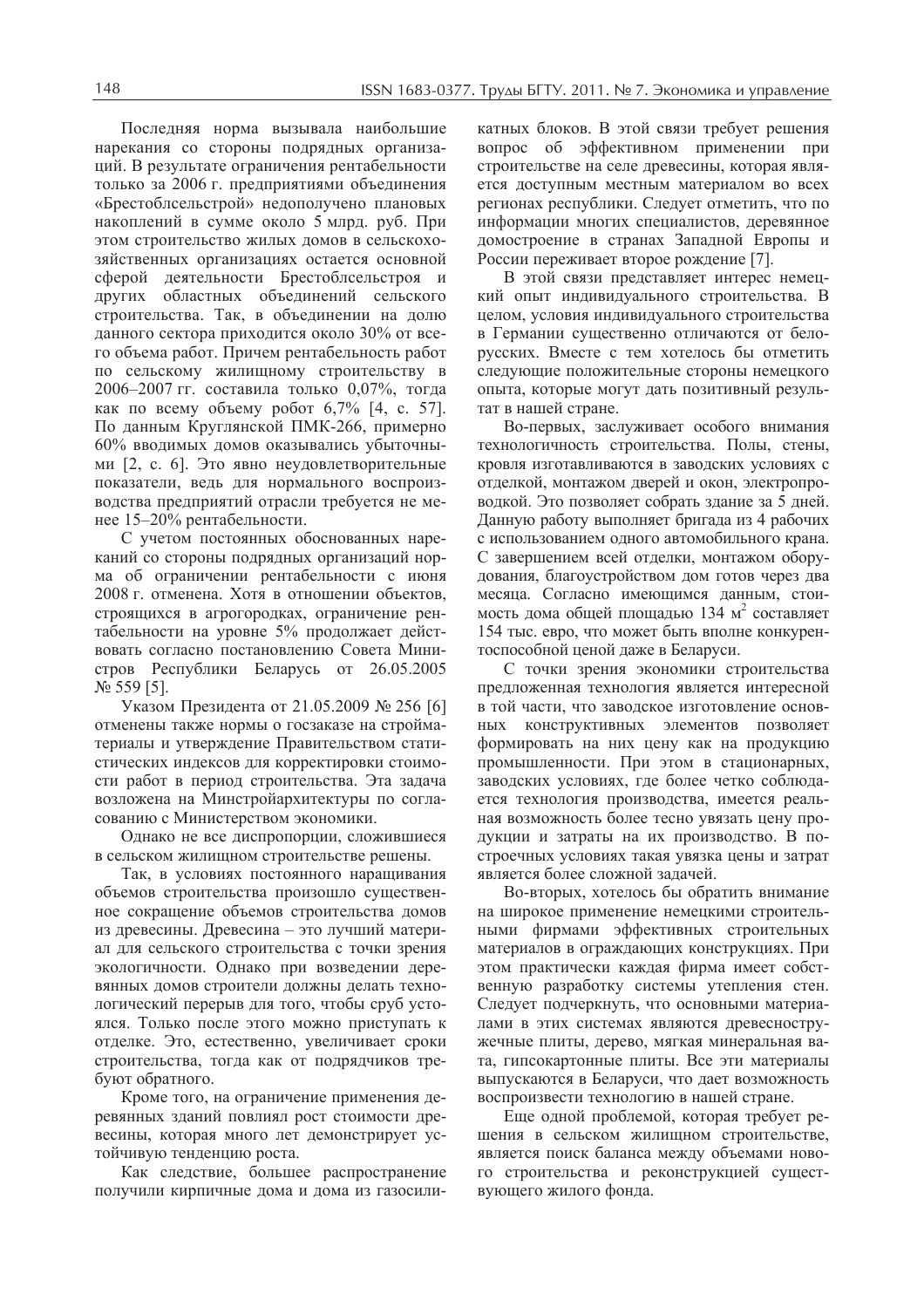В последние годы основные усилия были направлены на новое строительство. В результате обеспеченность жильем жителей сельских населенных пунктов оказалась выше, чем в городах (табл. 2) [8, с. 177].

| Таблица 2                                  |
|--------------------------------------------|
| Обеспеченность населения республики жильем |
| (на конец года; квадратных метров          |
| общей площади на 1 жителя)                 |

| Жилищное<br>строительство                 | $2000 \text{ r}$ | $2007$ r. | $2007$ r.<br>к 2000 г., % |
|-------------------------------------------|------------------|-----------|---------------------------|
| В городах и посел-<br>ках городского типа | 19,2             | 20,7      | 107,8                     |
| В сельских населен-<br>ных пунктах        | 25.9             | 29 2      | 112.7                     |

Для сравнения, в Российской Федерации размер и динамика аналогичных показателей имеет другое соотношение: в 2000 г. общая площадь жилых помещений, приходящаяся на одного жителя, составляла 18,9 м<sup>2</sup> в городах и 19,9  $\mu^2$  – в сельской местности, в 2006 г. эти показатели составили 20,8  $\mu^2$ и 21,9 м<sup>2</sup> соответственно [9, с. 217]. Сопоставление этих цифр отражает значение, которое уделяется сельскому жилищному строительству в нашей стране.

В сельских населенных пунктах существует значительный жилой фонд, который вполне пригоден для проживания, но в нем нет удобств. Затраты на доведение его до современных стандартов намного меньше, чем на сооружение новых зданий. Переход от строительства новых домов к реконструкции существующих способствовал бы более эффективному использованию средств, предназначенных для улучшения условий жизни сельчан.

Этот вопрос становится все более актуальным в условиях увеличивающегося числа сигналов о том, что в отдельных хозяйствах вновь построенные дома остаются невостребованными в связи с тем, что при строительстве не всегда учитываются особенности быта сельского населения

К тому же не все хозяйства являются достаточно эффективными и рентабельными, чтобы своевременно оплачивать строительство.

Поэтому работа над выполнением задачи по возрождению села способствовала сближению интересов заказчиков – сельскохозяйственных организаций и подрядчиков. Сельскохозяйственные предприятия начали укрупняться, концентрироваться вокруг наиболее жизнеспособных, выделились более перспективные населенные пункты. Одновременно и строительство начало концентрироваться в таких населенных пунктах, что, с одной стороны,

повышает эффективность строительства за счет экономии на транспортных затратах и более эффективном использовании техники и рабочей силы. С другой стороны, это позволяет в таких населенных пунктах создавать наиболее качественные условия жизни за счет развития инфраструктуры. Следует отметить, что российские исследования оценки населением комфортности проживания показали: люди на первое место по значимости ставят развитие социальной инфраструктуры и лишь вторым по значимости является состояние окружающей среды [10, с. 20]. Эта тенденция приобрела четкое направление развития в форме строительства агрогородков.

Развитие производства позволяет обеспечить людей заработком, который, в свою очередь, дает возможность взять на себя обязательства по кредитам на строительство жилых домов и получить эти дома в собственность.

Эта возможность предоставлена Указом Президента Республики Беларусь от 30.08.2005 № 405 [3], однако, фактически, ее можно широко использовать работникам только наиболее крепких хозяйств, которые сумели развить сельскохозяйственное производство на основе современных технологий.

В развитии сельского строительства Беларусь в последние годы осуществила наиболее радикальные меры, большей частью направленные на экономию средств инвестора при строительстве. Однако возможно несколько упущены из виду технические аспекты, поиск новых, неординарных решений, обеспечивающих кардинальное сокращение стоимости строительства. Так, с учетом зарубежного опыта, широкое применение должны получить легкие металлоконструкции из холодногнутых тонкостенных профилей линейного типа, позволяющие освоить перспективную архитектурно-строительную систему с эффективными утеплителями. Этому способствует ряд факторов: меньшая масса, снижение трудоемкости изготовления, стоимости транспортировки, продолжительности строительства, а также широкие возможности металлургической промышленности по выпуску прокатного листа толщиной 0,5–2,0 мм. Крупные предприятия подобного рода действуют в Канаде, а также в ряде регионов России (Липецке, Челябинске, Череповце). Указанные конструкции апробированы при надстройке мансардных этажей на жилых домах в Санкт-Петербурге, Сургуте и Северодвинске. По предварительным оценкам, стоимость такого жилья на 25–30% ниже, чем из традиционных материалов.